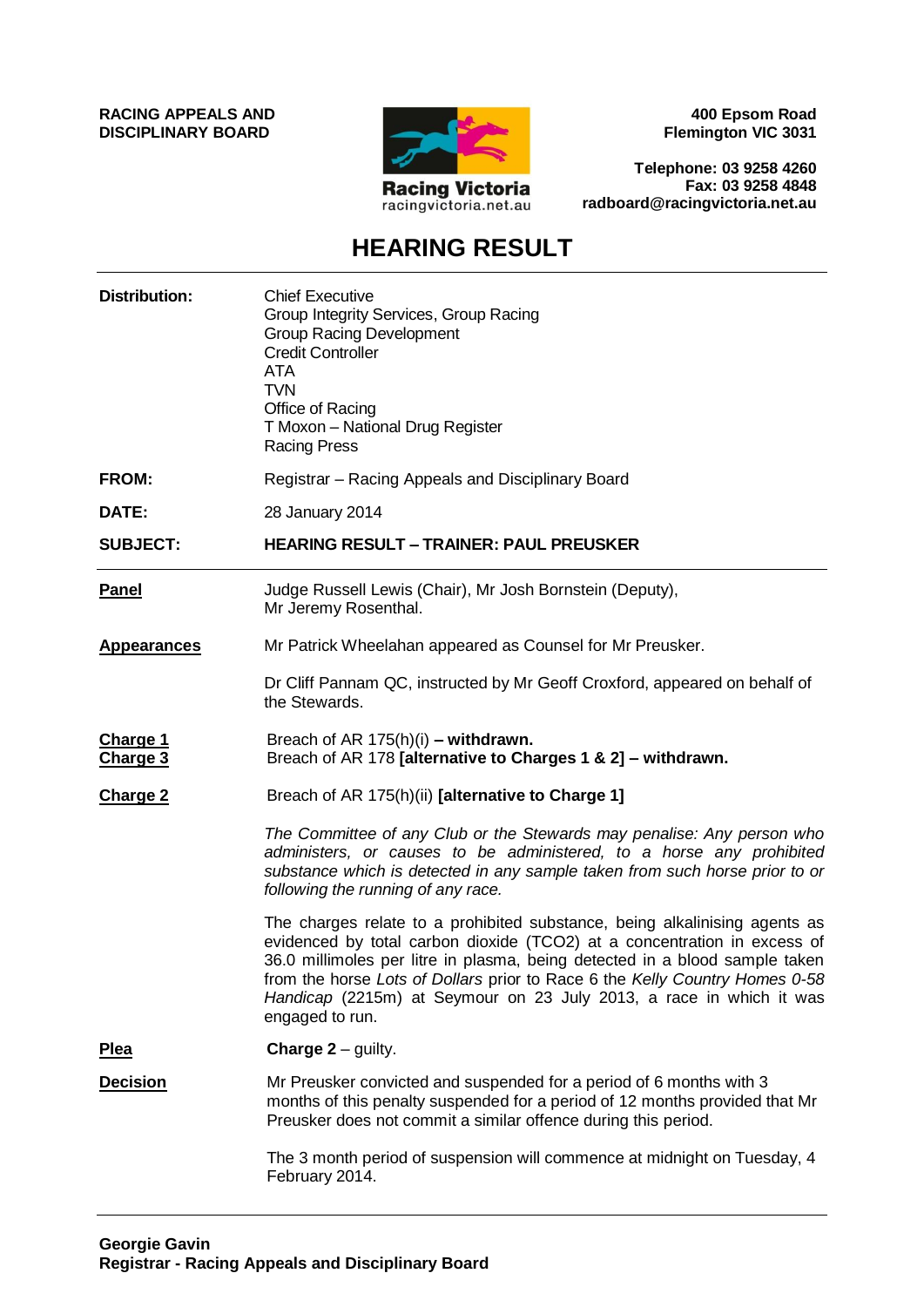# **TRANSCRIPT OF PROCEEDINGS**

## **RACING APPEALS AND DISCIPLINARY BOARD**

\_\_\_\_\_\_\_\_\_\_\_\_\_\_\_\_\_\_\_\_\_\_\_\_\_\_\_\_\_\_\_\_\_\_\_\_\_\_\_\_\_\_\_\_\_\_\_\_\_\_\_\_\_\_\_\_\_\_\_\_\_\_\_

**HIS HONOUR JUDGE R.P.L. LEWIS, Chairman MR J. BORNSTEIN, Deputy Chairman MR J. ROSENTHAL**

**EXTRACT OF PROCEEDINGS**

**DECISION**

**TRAINER: PAUL PREUSKER**

### **MELBOURNE**

### **TUESDAY, 28 JANUARY 2014**

DR C. PANNAM QC appeared on behalf of the RVL Stewards

MR P. WHEELAHAN appeared on behalf of Mr P. Preusker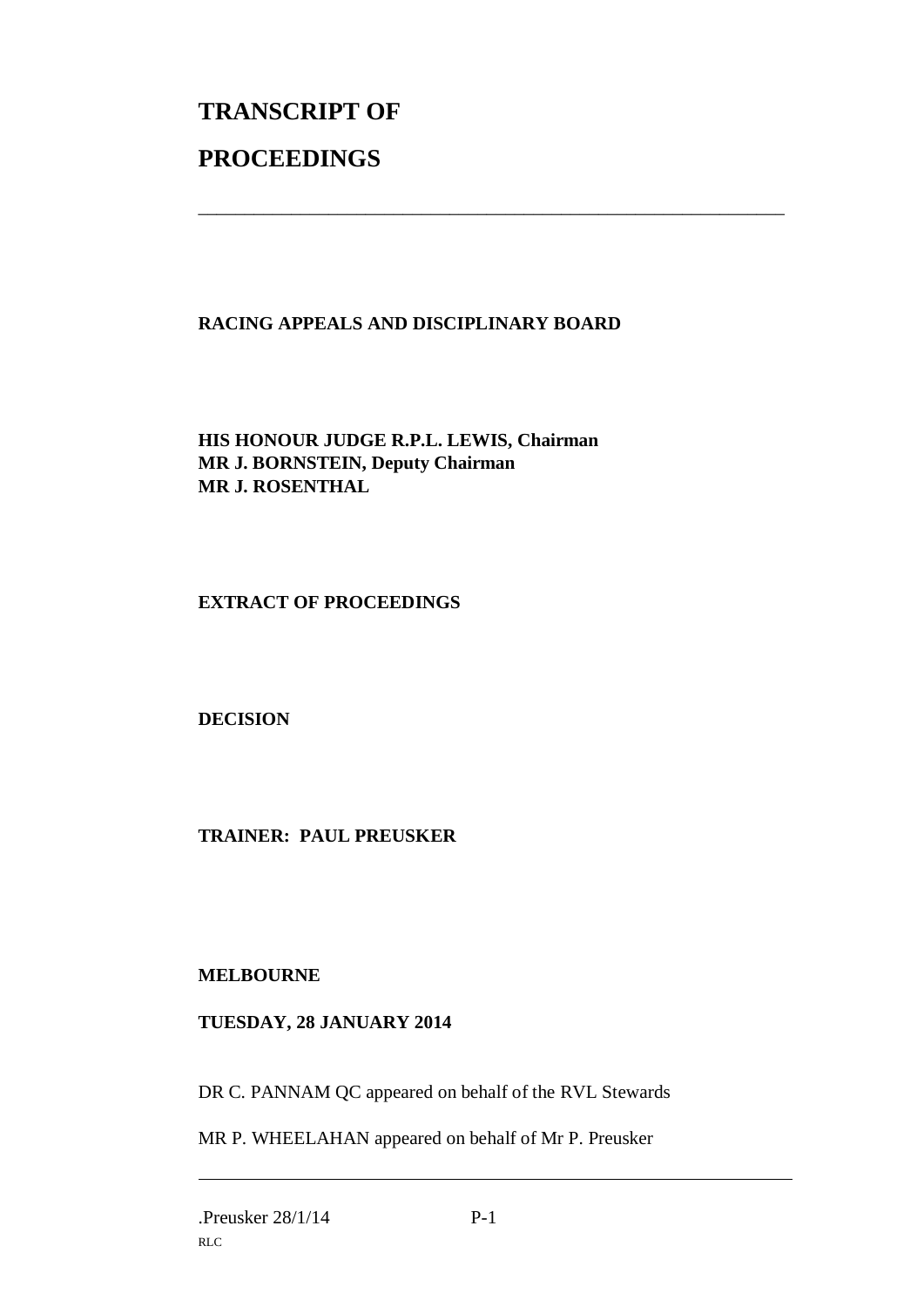CHAIRMAN: Paul Preusker, you have pleaded guilty to a charge laid under Australian Rule of Racing 175, the particulars of which the Board does not intend to recite.

Dr Pannam, who appeared on behalf of the Stewards, put his case succinctly. That is, that there has been an admission of administration of a prohibited substance by you, Mr Preusker.

Mr Wheelahan has made a number of submissions in mitigation. These include the plea of guilty and the absence of any relevant prior convictions. He has also provided the Board with evidence relating to your financial position. The Board has had the advantage of listening to and observing you and accepts your evidence on the question of your finances.

The principle of general deterrence is an important sentencing consideration in this type of case, as well as denunciation of such conduct and the harm it does to the image of racing. It is obvious that trainers flirt with danger when administering alkalinising agents close to race day and any penalty must reflect the Board's concern that TCO2 offences continue to be committed.

In this case, the Board is of the opinion that a period of disqualification would be too harsh a penalty as it would have the effect of depriving you not only of income as a trainer but also income as a farrier. In the Board's view, a period of suspension is appropriate and part of that suspension should itself be suspended.